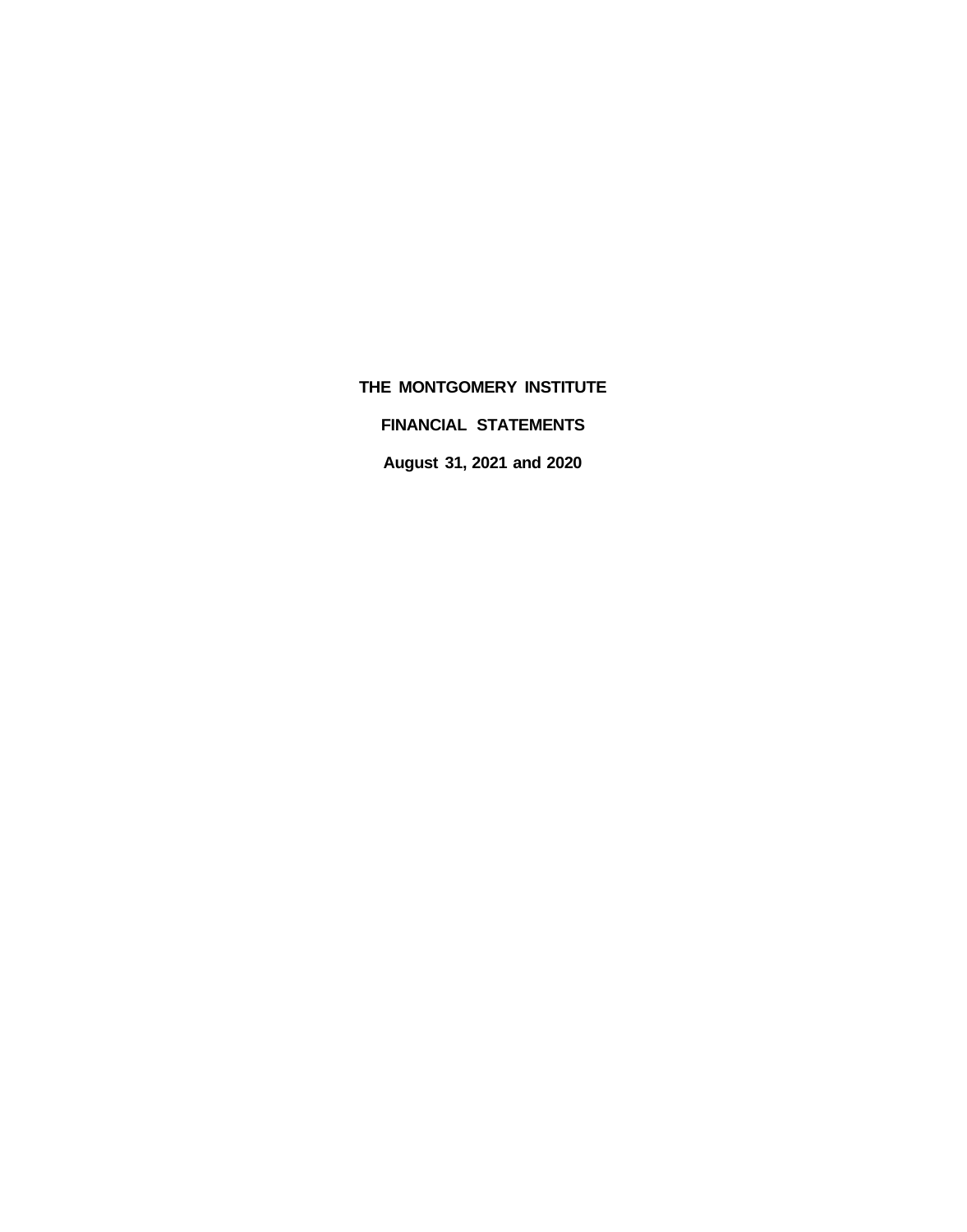# CONTENTS

|                                        | Page           |
|----------------------------------------|----------------|
| INDEPENDENT ACCOUNTANTS' REVIEW REPORT | $1 - 2$        |
| FINANCIAL STATEMENTS                   |                |
| Statement s of financial position      | 3              |
| Statements of activities               | $\overline{4}$ |
| Statement s of functional expenses     | 5              |
| Statement s of cash flows              | 6              |
| Notes to financial statements          | 7-14           |
|                                        |                |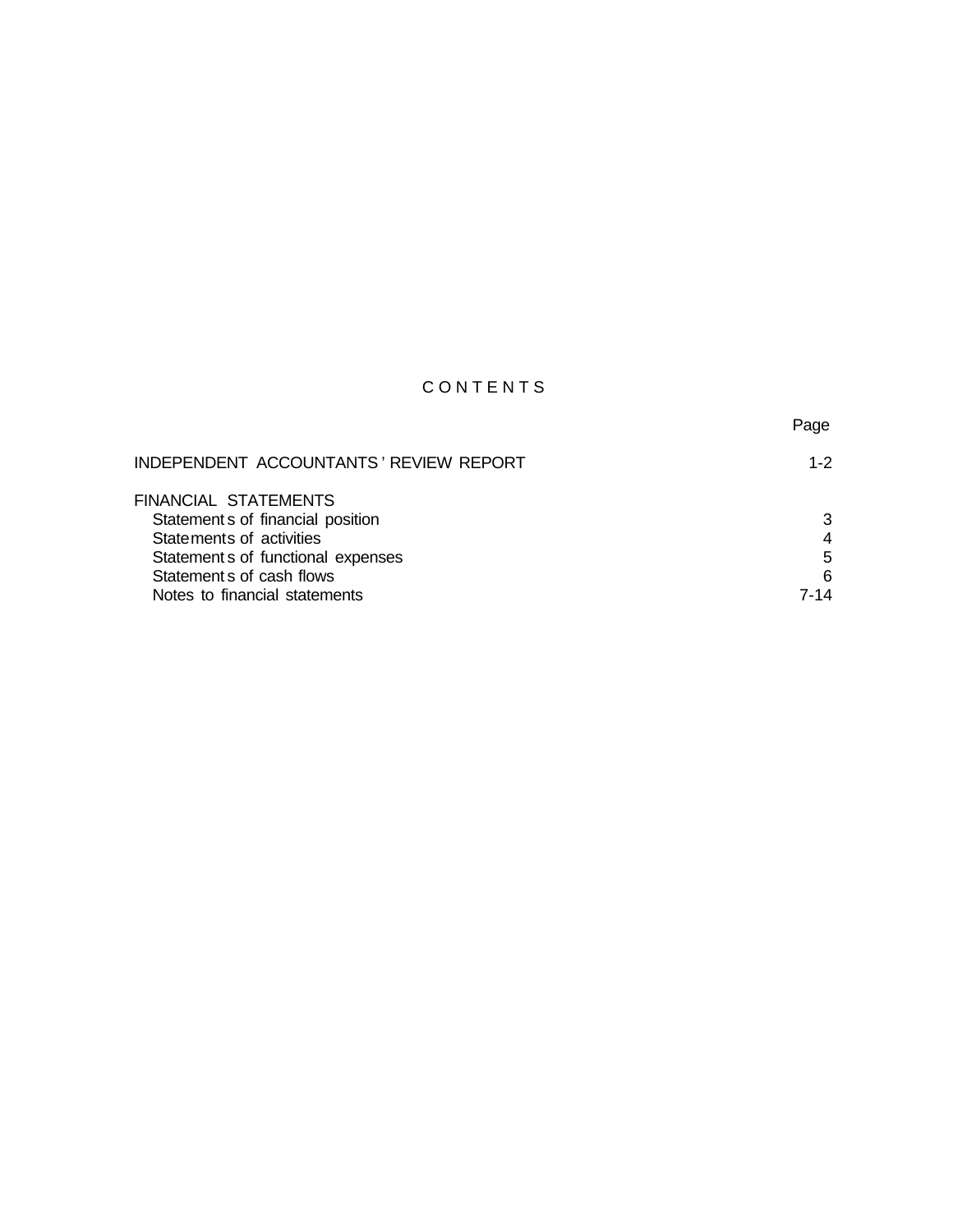Alan L. Webb Accountants, W. Douglas Coleman Division for

Charles E. Rea Accountants

Richard L. James REA, SHAW, GIFFIN & STUART, LLP Member: R. Benton Moulds American Institute O. Keith Evans **CERTIFIED PUBLIC ACCOUNTANTS** Of Certified Public

Dena C. Lagendijk 2415 Ninth Street 611 Spring Street CPA Firms P.O. Box 2090 P.O. Box 562 Of Counsel Meridian, MS 39301 Waynesboro, MS 39367 Mississippi Society George R. Rea (601) 693-2841 (601) 693-2841 (601) 735-2317 of Certified Public

#### **INDEPENDENT ACCOUNTANTS' REVIEW REPORT**

To the Board of Directors of The Montgomery Institute Meridian, Mississippi

#### **Report on the Financial Statements**

We have reviewed the accompanying financial statements of The Montgomery Institute (a nonprofit organizati on), which comprise the statements of financial position as of August 31, 2021 and 2020, and the related statements of activities, functional expenses, and cash flows for the years then ended, and the related notes to the financial statements. A review includes primarily applying analytical procedures to management's financial data and making inquiries of entity management. A review is substantially less in scope than an audit, the objective of which is the expression of an opinion regarding the financial statements as a whole. Accordingly, we do not express such an opinion.

#### **Management's Responsibility for the Financial Statements**

Management is responsible for the preparation and fair presentation of these financial statements in accordance with accounting principles generally accepted in the United States of America; this includes the design, implementation, and maintenance of internal control relevant to the preparation and fair presentation of financial statements that are free from material misstatement, whether due to fraud or error.

#### **Accountant s' Responsibility**

Our responsibility is to conduct the review engagement in accordance with Statements on Standards for Accounting and Review Services promulgated by the Accounting and Review Services Committee of the AICPA. Those standards require us to perform procedures to obtain limited assurance as a basis for reporting whether we are aware of any material modifications that should be made to the financial statements for them to be in accordance with accounting principles generally accepted in the United States of America. We believe that the results of our procedures provide a reasonable basis for our conclusion.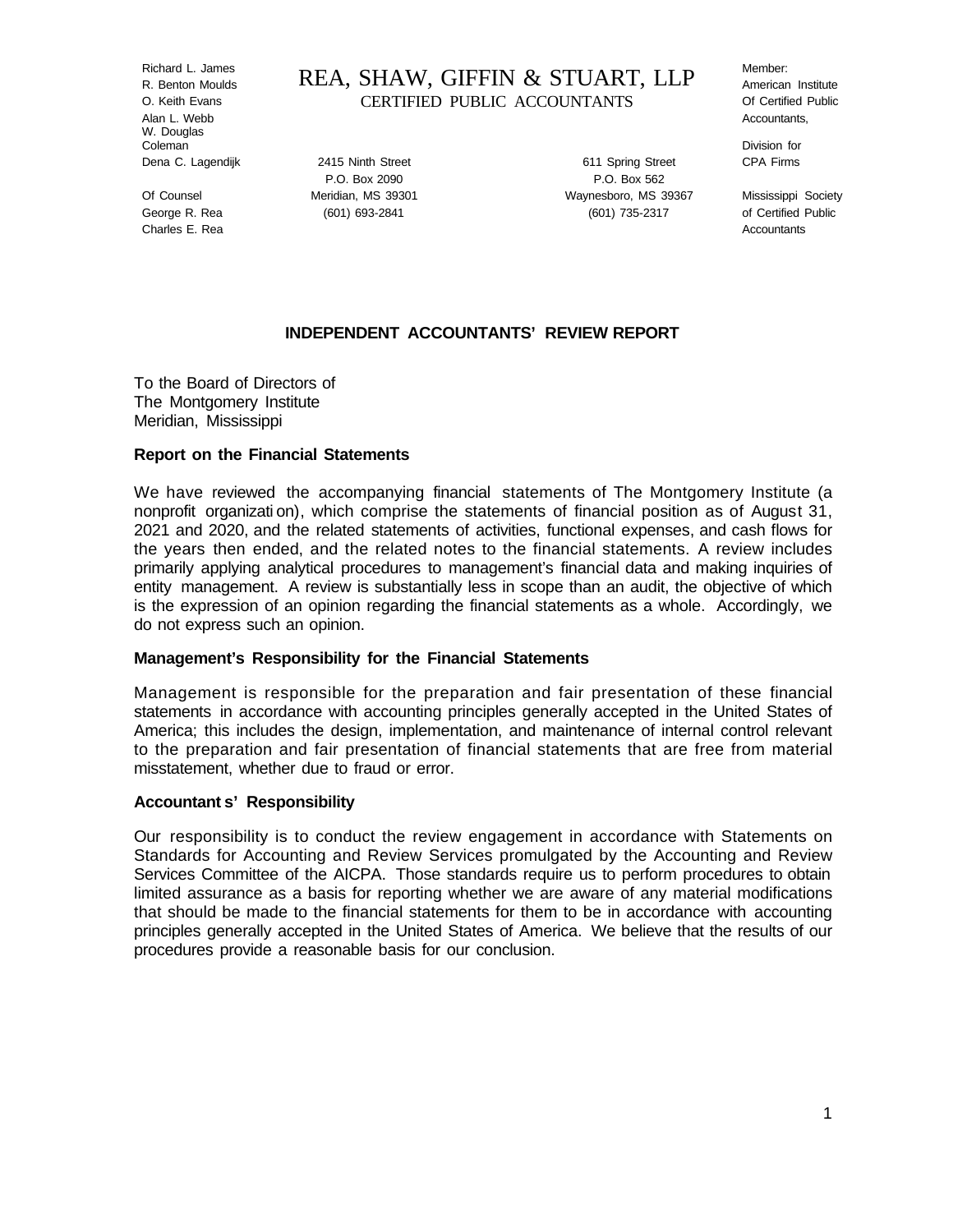# **Accountants' Conclusion**

Based on our review, we are not aware of any material modifications that should be made to the accompanying financial statements in order for them to be in accordance with accounting principles generally accepted in the United State of America.

Rea, Shaw, Llippin & Struart

*REA, SHAW, GIFFIN & STUART, LLP*

Meridian, Mississippi February 17, 2022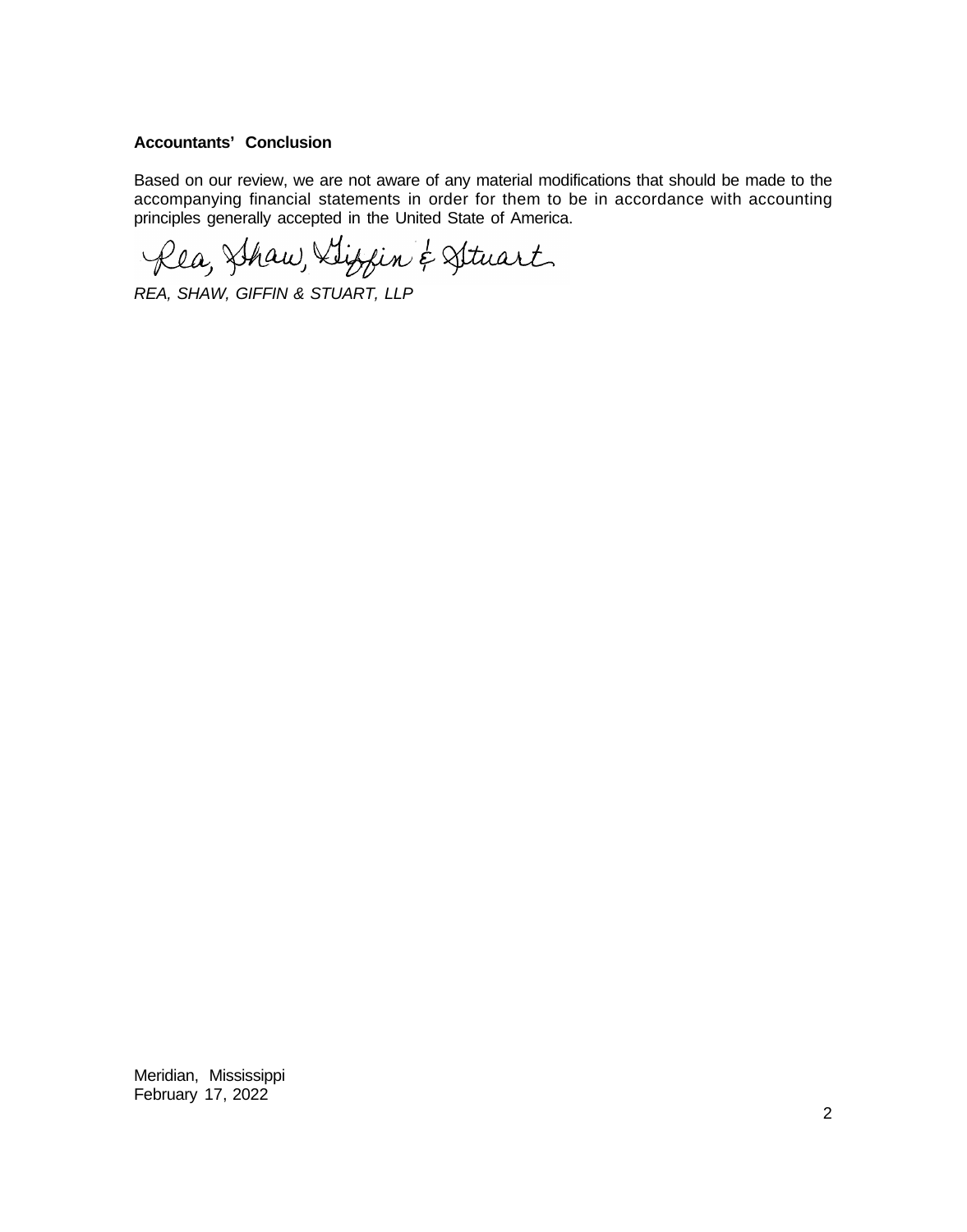# **STATEMENTS OF FINANCIAL POSITION**

August 31, 2021 and 2020

|                                                                 | 2021            | 2020            |
|-----------------------------------------------------------------|-----------------|-----------------|
| <b>ASSETS</b>                                                   |                 |                 |
| <b>CURRENT ASSETS</b>                                           |                 |                 |
| Cash                                                            | \$<br>442,986   | \$<br>319,045   |
| Grants receivable                                               | 16,705          | 16,333          |
| Prepaid expenses                                                | 7,921           | 8,080           |
| <b>Total current assets</b>                                     | \$<br>467,612   | \$<br>343,458   |
| <b>EQUIPMENT</b>                                                |                 |                 |
| Equipment, at cost                                              | \$<br>10,808    | \$<br>10,808    |
| Automobiles, at cost                                            | 48,070          | 48,070          |
| Leasehold improvements, at cost                                 | 3,765           | 3,765           |
| Less accumulated depreciation                                   | (57, 861)       | (56, 610)       |
| Total equipment, net                                            | \$<br>4,782     | \$<br>6,033     |
| <b>OTHER NON-CURRENT ASSETS</b>                                 |                 |                 |
| Endowment cash - restricted                                     | \$<br>153,036   | \$<br>68,705    |
| Endowment investments - restricted                              | 1,506,893       | 1,386,556       |
| Total other non-current assets                                  | \$<br>1,659,929 | \$<br>1,455,261 |
| <b>Total assets</b>                                             | \$<br>2,132,323 | \$<br>1,804,752 |
| <b>LIABILITIES AND NET ASSETS</b><br><b>CURRENT LIABILITIES</b> |                 |                 |
| Accounts payable and accrued expenses                           | \$<br>14,573    | \$<br>8,128     |
| <b>Total current liabilities</b>                                | \$<br>14,573    | \$<br>8,128     |
| <b>NOTE PAYABLE</b>                                             | \$              | \$<br>54,600    |
| <b>Total liabilities</b>                                        | \$<br>14,573    | \$<br>62,728    |
| <b>NET ASSETS</b>                                               |                 |                 |
| Net asset without donor restrictions                            | \$<br>703,620   | \$<br>327,894   |
| Net assets with donor restrictions                              | 1,414,130       | 1,414,130       |
| <b>Total net assets</b>                                         | \$<br>2,117,750 | \$<br>1,742,024 |
| <b>Total liabilities and net assets</b>                         | \$<br>2,132,323 | \$<br>1,804,752 |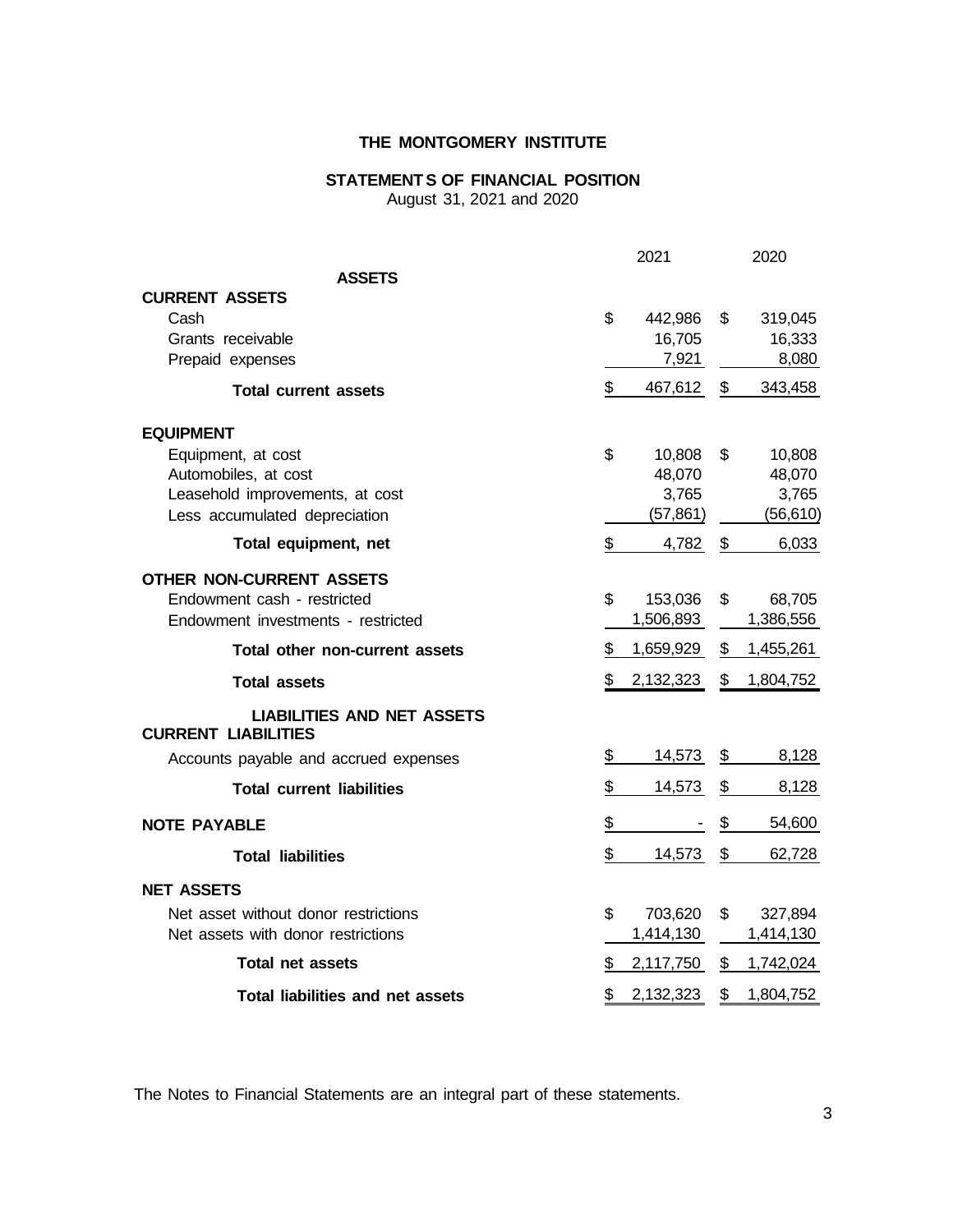# **STATEMENTS OF ACTIVITIES**

For the Year Ended August 31, 2021 (with summarized financial information for the year ended August 31, 2020)

|                                                                                              |     | <b>Without Donor</b> |     | <b>With Donor</b> | 2021             |     | 2020       |
|----------------------------------------------------------------------------------------------|-----|----------------------|-----|-------------------|------------------|-----|------------|
|                                                                                              |     | <b>Restrictions</b>  |     | Restrictions      | <b>Total</b>     |     | Total      |
| <b>SUPPORT AND REVENUE</b>                                                                   |     |                      |     |                   |                  |     |            |
| Contributions and grants from foundations, government<br>entities, businesses or individuals | \$  | 432,333              | - S |                   | \$<br>432,333 \$ |     | 299,247    |
| Program fee income                                                                           |     | 2,200                |     |                   | 2,200            |     | 3,305      |
| Rental income                                                                                |     |                      |     |                   |                  |     | 8,000      |
| Other income                                                                                 |     | 110,925              |     |                   | 110,925          |     | 1,101      |
| Realized and unrealized net loss on investments                                              |     | 226,695              |     |                   | 226,695          |     | (72,026)   |
| Interest income                                                                              |     | 70                   |     |                   | 70               |     | 38         |
| Investment income, net                                                                       |     | 47,973               |     |                   | 47,973           |     | 52,156     |
| Donated facility                                                                             |     |                      |     |                   |                  |     | 7,600      |
|                                                                                              |     |                      |     |                   |                  |     |            |
| Total support and revenue                                                                    | \$. | 820,196              | \$  |                   | \$<br>820,196    | S   | 299,421    |
| <b>EXPENSES</b>                                                                              |     |                      |     |                   |                  |     |            |
| Program services:                                                                            |     |                      |     |                   |                  |     |            |
| Leadership and workforce development                                                         | \$  | 285,759              | \$  |                   | \$<br>285,759 \$ |     | 242,672    |
| Strategic thinking and analysis                                                              |     | 18,617               |     |                   | 18,617           |     | 32,810     |
| Information dissemination                                                                    |     | 89,861               |     |                   | 89,861           |     | 79,086     |
| Support services:                                                                            |     |                      |     |                   |                  |     |            |
| Management and general                                                                       |     | 49,869               |     |                   | 49,869           |     | 71,582     |
| Fundraising                                                                                  |     | 364                  |     |                   | 364              |     | 242        |
| <b>Total expenses</b>                                                                        |     | 444,470              | \$. |                   | 444,470          | \$  | 426,392    |
| Change in net assets                                                                         | \$  | 375,726              | \$  |                   | \$<br>375,726    | -\$ | (126, 971) |
| Net assets, beginning                                                                        |     | 327,894              |     | 1,414,130         | 1,742,024        |     | 1,868,995  |
| Net assets, ending                                                                           |     | 703,620              | æ.  | 1,414,130         | 2,117,750        | £.  | 1,742,024  |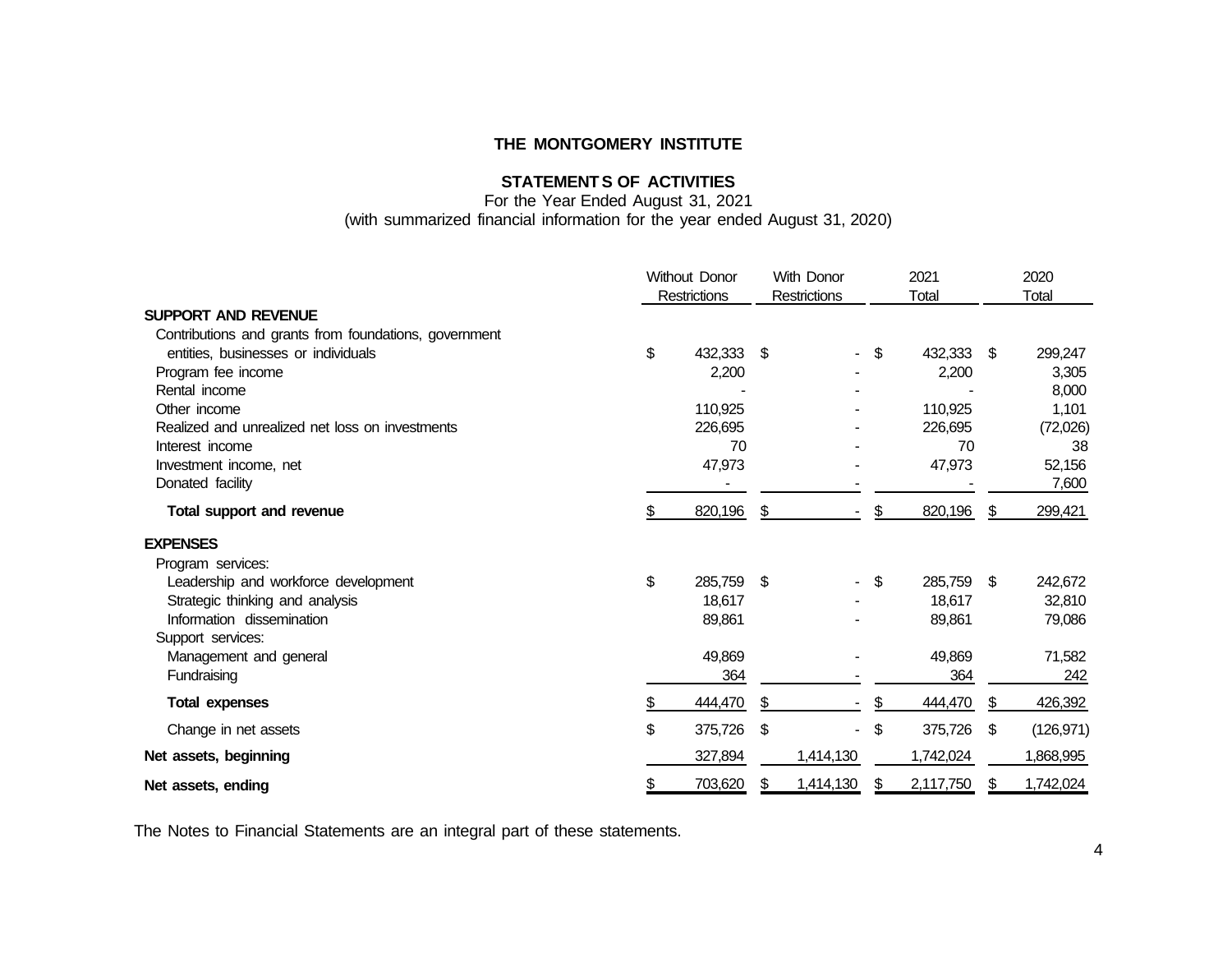# **STATEMENTS OF FUNCTIONAL EXPENSES**

For the Year Ended August 31, 2021 (with summarized financial information for the year ended August 31, 2020)

|                                       | Program Services                           |           |                                       |     | <b>Support Services</b>             |    |                       |             |     |        |               |               |
|---------------------------------------|--------------------------------------------|-----------|---------------------------------------|-----|-------------------------------------|----|-----------------------|-------------|-----|--------|---------------|---------------|
|                                       | Leadership<br>and Workforce<br>Development |           | Strategic<br>Thinking<br>and Analysis |     | Information<br><b>Dissemination</b> |    | Management<br>General | Fundraising |     |        | 2021<br>Total | 2020<br>Total |
| Contracts                             | \$                                         | 16,354 \$ |                                       | \$  |                                     | \$ |                       | \$          |     | $-$ \$ | 16,354 \$     | 14,430        |
| Depreciation                          |                                            | 750       | 64                                    |     | 283                                 |    | 154                   |             |     |        | 1,251         | 3,521         |
| Donated facility                      |                                            |           |                                       |     |                                     |    |                       |             |     |        |               | 7,600         |
| Insurance                             |                                            | 6,503     | 552                                   |     | 2,451                               |    | 1,338                 |             |     |        | 10,844        | 10,252        |
| Meeting expense                       |                                            |           |                                       |     |                                     |    | 70                    |             | 11  |        | 81            | 354           |
| Office expense                        |                                            | 33,989    |                                       |     | 4,675                               |    | 3,160                 |             | 353 |        | 42,177        | 23,639        |
| Professional fees                     |                                            | 4,319     | 366                                   |     | 1,627                               |    | 888                   |             |     |        | 7,200         | 9,299         |
| Rent                                  |                                            | 11,733    | 995                                   |     | 4,421                               |    | 2,413                 |             |     |        | 19,562        | 24,000        |
| Salaries, payroll taxes, and benefits | 196,122                                    |           | 16,640                                |     | 73,911                              |    | 40,344                |             |     |        | 327,017       | 310,761       |
| Telephone and communication           |                                            | 3,287     |                                       |     | 932                                 |    | 999                   |             |     |        | 5,218         | 6,066         |
| Travel                                |                                            | 5,966     |                                       |     | 1,561                               |    | 503                   |             |     |        | 8,030         | 9,704         |
| <b>Utilities</b>                      |                                            | 6,736     |                                       |     |                                     |    |                       |             |     |        | 6,736         | 6,766         |
| Total expenses                        | 285,759                                    |           | 18,617                                | \$. | 89,861                              |    | 49,869                | S           | 364 | \$.    | 444,470       | 426,392       |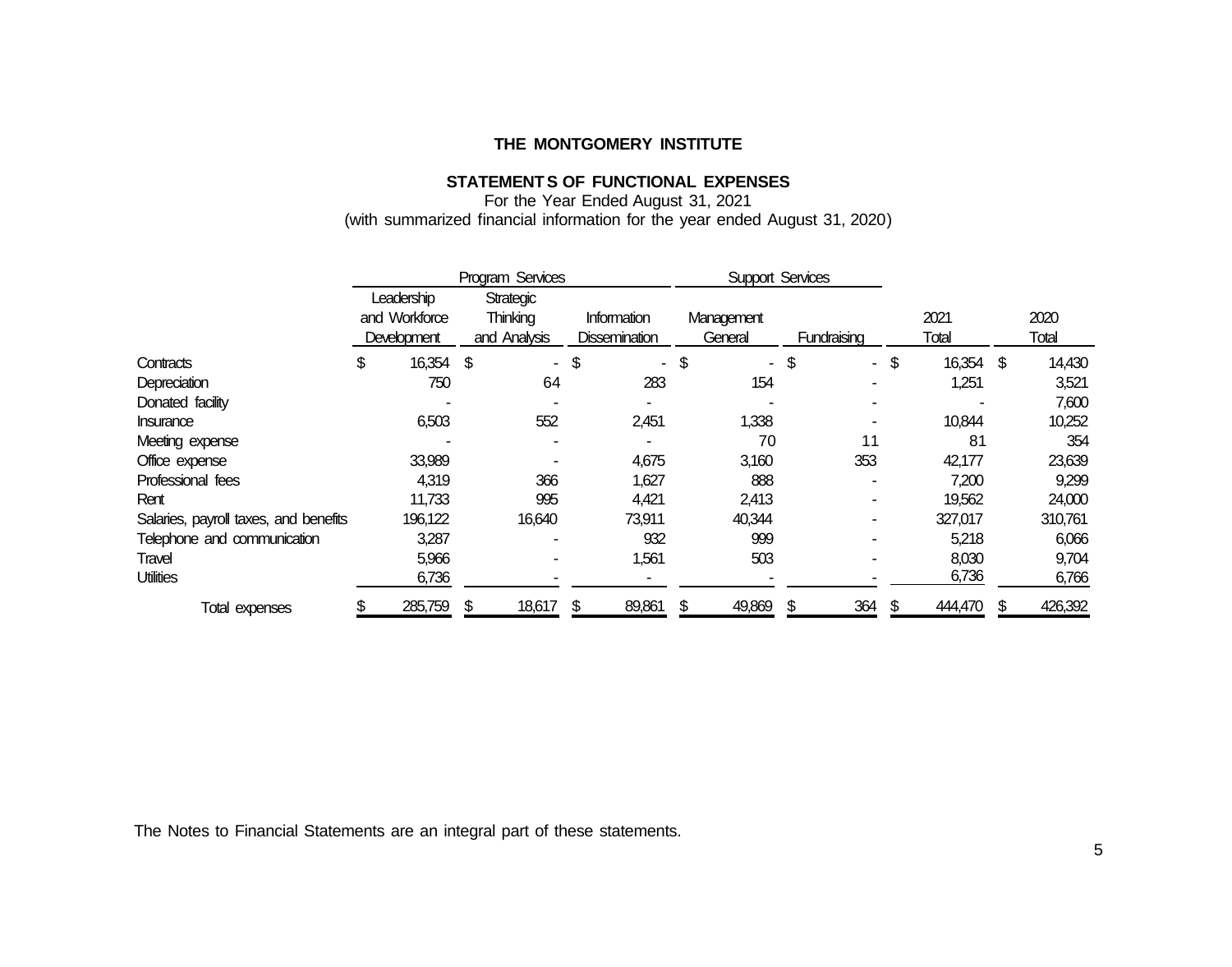# **STATEMENTS OF CASH FLOWS**

For the Years Ended August 31, 2021 and 2020

|                                                                                                |                          | 2021       | 2020             |
|------------------------------------------------------------------------------------------------|--------------------------|------------|------------------|
| <b>CASH FLOWS FROM OPERATING ACTIVITIES</b>                                                    |                          |            |                  |
| Change in net assets                                                                           | \$                       | 375,726    | \$<br>(126, 971) |
| Adjustments to reconcile change in net assets to net cash<br>provided by operating activities: |                          |            |                  |
| PPP loan forgiveness                                                                           |                          | (110, 925) |                  |
| Depreciation                                                                                   |                          | 1,251      | 3,520            |
| Realized and unrealized net (gain) loss on investments                                         |                          | (226, 695) | 72,026           |
| Change in grants receivable                                                                    |                          | (372)      | (1,502)          |
| Change in prepaid expenses                                                                     |                          | 159        | (361)            |
| Change in accounts payable and accrued expenses                                                |                          | 6,445      | 2,951            |
| Net cash provided by (used in) operating activities                                            | \$                       | 45,589     | \$<br>(50, 337)  |
| <b>CASH FLOWS FROM INVESTING ACTIVITIES</b>                                                    |                          |            |                  |
| Interest for reinvestment                                                                      | \$                       |            | \$<br>(51, 926)  |
| Proceeds from sale of investments                                                              |                          | 236,905    | 354,343          |
| Purchase of investments                                                                        |                          | (130,547)  | (245,878)        |
| Net cash provided by (used in) investing activities                                            | \$                       | 106,358    | \$<br>56,539     |
| <b>CASH FLOWS FROM FINANCING ACTIVITIES</b>                                                    |                          |            |                  |
| Issuance of note payable                                                                       | \$                       | 56,325     | \$<br>54,600     |
| Net cash provided by financing activities                                                      | $\overline{\mathcal{L}}$ | 56,325     | \$<br>54,600     |
| Net increase in cash and cash equivalents                                                      | \$                       | 208,272    | \$<br>60,802     |
| Cash and cash equivalents, beginning of year                                                   |                          | 387,750    | 326,948          |
| Cash and cash equivalents, end of year                                                         |                          | 596,022    | \$<br>387,750    |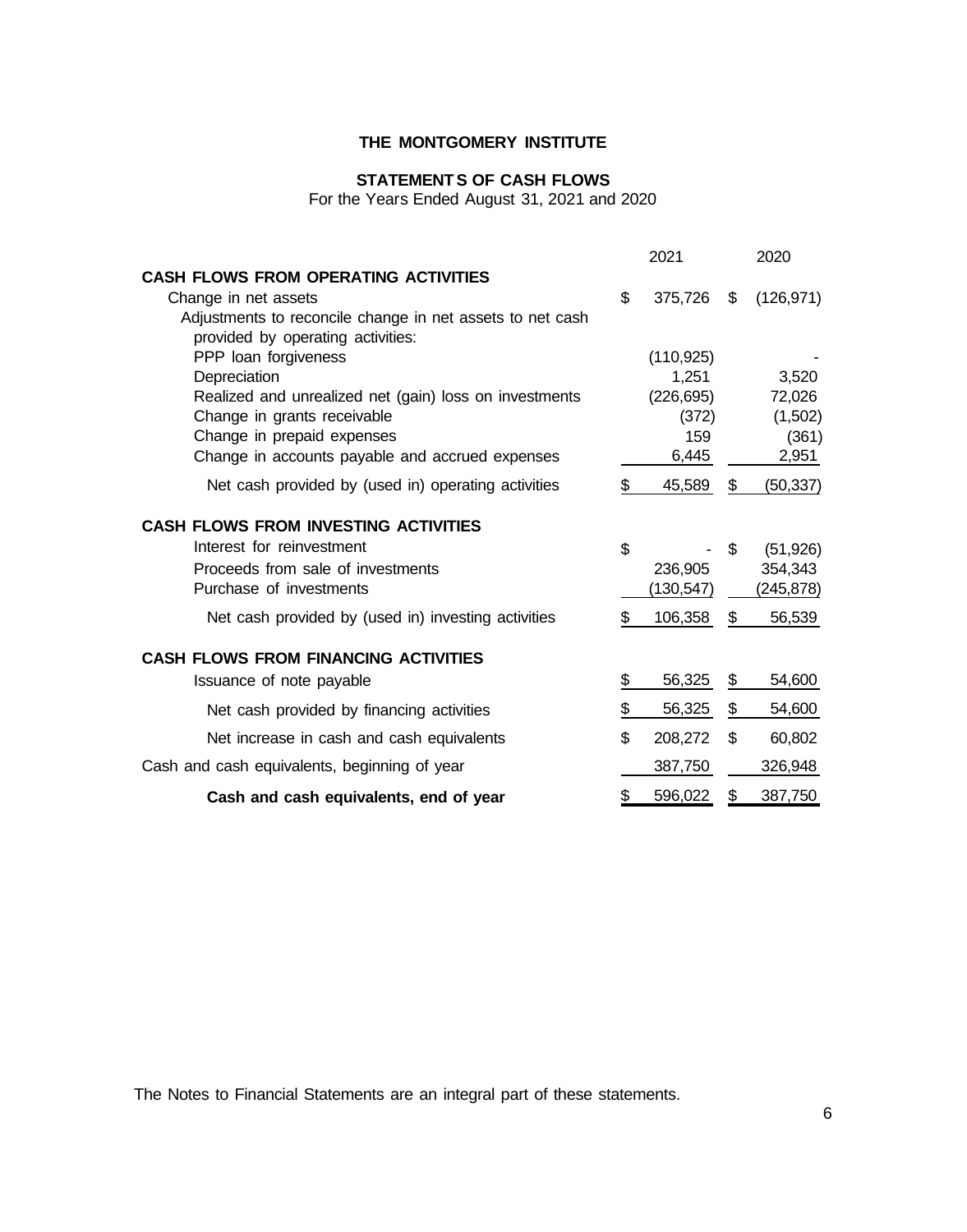# **NOTES TO FINANCIAL STATEMENTS**

#### **Note 1. Summary of Significant Accounting Policies**

#### Nature of activities

The Montgomery Institute (the "Institute") is a Mississippi non-profit corporation. The Institute's mission is to support regional community building programs which advance leadership and workforce development , strategic thinking and analysis, and information dissemination among the people of East Mississippi and West Alabama.

#### Basis of presentation

The financial statements of the Institute have been prepared on the accrual basis of accounting in accordance with generally accepted accounting principles. The Institute reports information regarding its financial position and activities according to two classes of net assets: net assets without donor restriction and net assets with donor restrictions. Accordingly, net assets of the Institute and changes therein are classified and reported as follows:

*Net Assets without Donor Restriction -* net assets that are not subject to or are no longer subject to donor imposed stipulations.

*Net Assets with Donor Restriction -* net assets whose use is limited by donorimposed time and/or purpose restrictions.

Revenues are reported as increases in net assets without donor restriction unless use of the related assets is limited by donor-imposed restrictions. Expenses are reported as decreases in net assets without donor restriction. Gains and losses on investments and other assets or liabilities are reported as increases or decreases in net assets without donor restrictions unless their use is restricted by explicit donor stipulation or by law. Expirations of donor restrictions on the net assets (i.e., the donor-stipulated purpose has been fulfilled and/or the stipulated time period has elapsed) are reported as reclassifications between the applicable classes of net assets. The Institute has adopted a policy to classify donor restricted contributions as without donor restrictions to the extent that donor restrictions were met in the year the contribution was received.

#### **Estimates**

The preparation of financial statements in conformity with accounting principles generally accepted in the United States of America requires management to make estimates and assumptions that affect certain reported amounts and disclosures. Accordingly, actual results could differ from those estimates.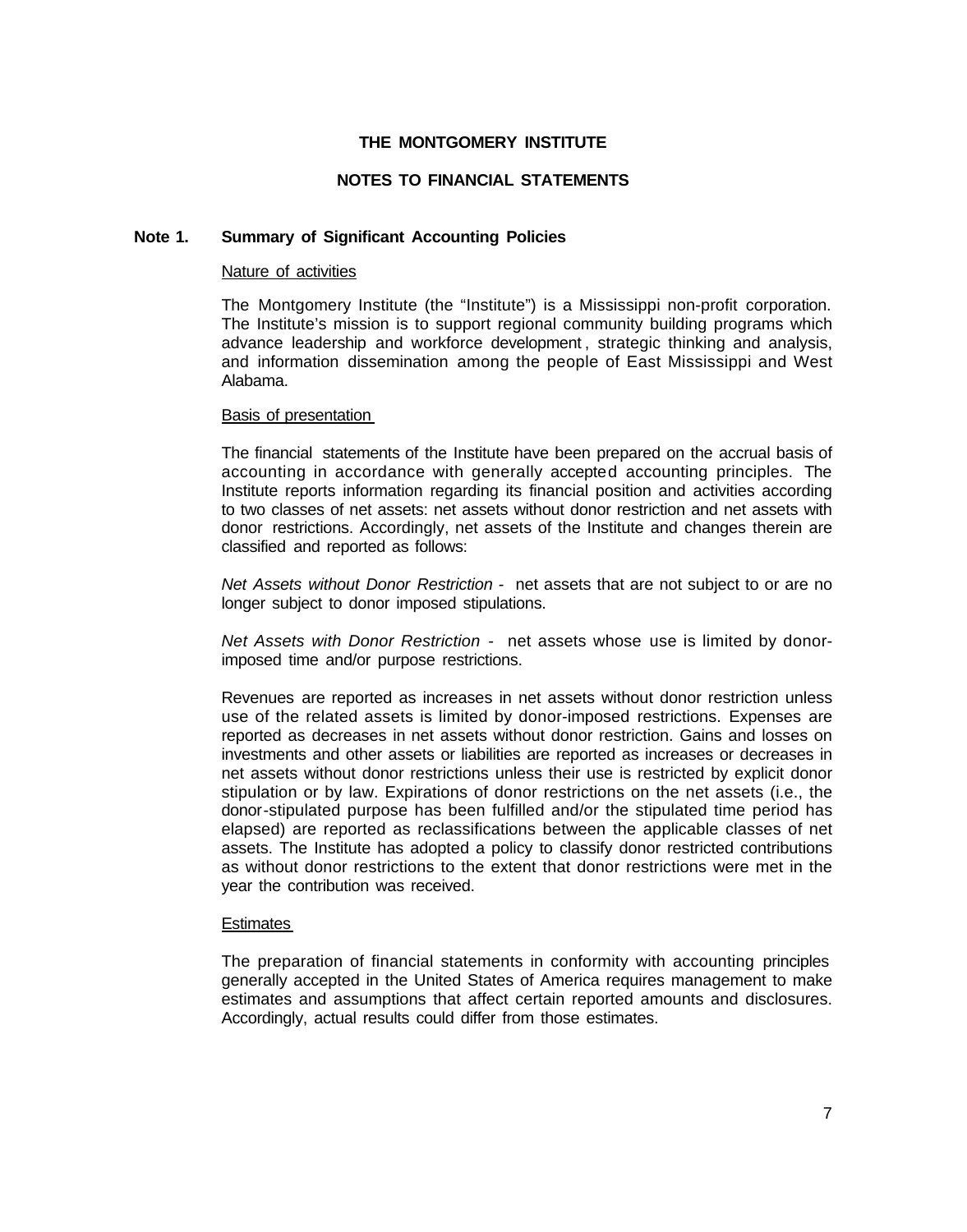#### Cash and cash equivalents

For purposes of the statements of cash flows, the Institute considers all highly liquid investments available for current use with an initial maturity of three months or less to be cash equivalents, unless those investments are held for endowment purposes.

#### Investments

The Institute's investments consist of marketable equity and debt securities that are reported at their fair values in the statements of financial positions. Unrealized gains and losses are reported in the change in net assets. Investment income and gains restricted by a donor are reported as increases in net assets without donor restrictions if the restrictions are met (either by passage of time or by use) in the reporting period in which the income and gains are recognized.

Accounting Standards Codification ("ASC") 820 defines fair value and establishes a framework for measuring fair value in U.S. generally accepted accounting principles , and expands disclosures about fair value measurements. ASC 820 applies only to fair value measurements that are already required or permitted by other accounting standards and is expected to increase the consistency of those measurements. The definition of fair value focuses on the exit price, i.e., the price that would be received to sell an asset or paid to transfer a liability in an orderly transaction between market participants at the measurement date, not the entry price, i.e., the price that would be paid to acquire the asset or received to assume the liability at the measurement date.

In accordance with ASC 820, the Institute groups its assets measured at fair value in three levels, based on the markets in which such assets are traded and the reliability of the assumptions used to determine fair value. This hierarchy requires the Institute to maximize the use of observable market data, when available, and to minimize the use of unobservable inputs when determining fair value. Each fair value measurement is placed into the proper level based on the lowest level of significant input. These levels are:

- Level 1 Inputs to the valuation methodology are based upon quoted prices  $\bullet$ for identical instruments traded in active markets.
- Level 2 Inputs to the valuation methodology are based upon quoted prices  $\bullet$ for similar instruments in active markets, quoted prices for identical or similar instruments in markets that are not active, and model-based valuation techniques for which all significant assumptions are observable in the market.
- Level 3 Inputs to the valuation methodology are generated from modelbased techniques that use significant assumptions not observable in the market. These unobservable assumptions reflect our own estimates of assumptions that market participants would use in pricing the asset.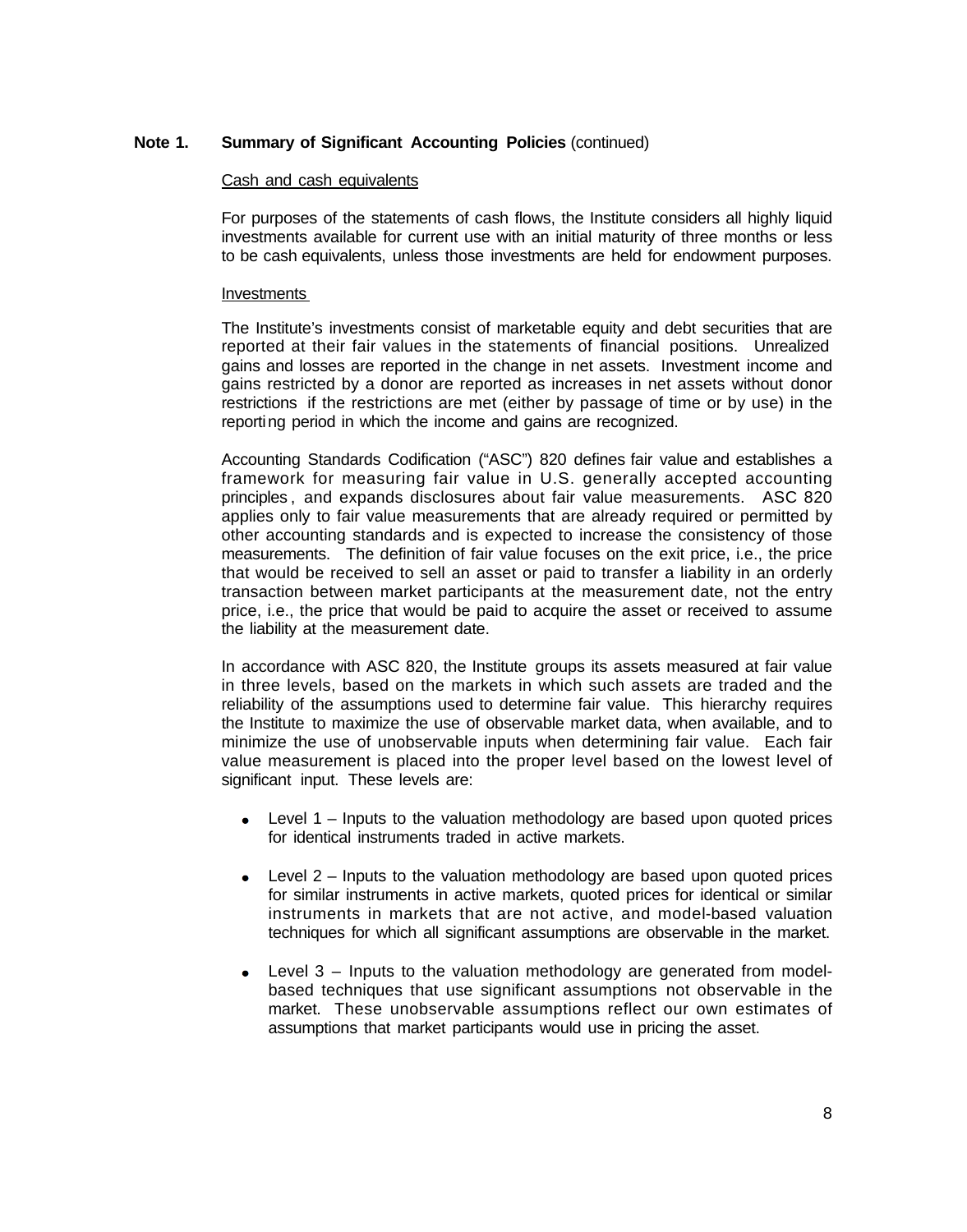Marketable equity and debt securities are the Institute 's only assets carried at fair value. The Institute has no liabilities that are carried at fair value.

#### Property and equipment

Purchased property and equipment, consisting primarily of office equipment, is recorded at cost and is depreciated using the straight-line method over its estimated useful life.

#### Donated facilities

The Institute receives donations of the use of facilities that are recorded when there is an objective basis upon which to value them. These donations are an essential part of the Institute's activities.

#### New accounting pronouncements

During the year ended August 31, 2021, the Organization adopted the Financial Accounting Standards Board (FASB) Accounting Standards Update (ASU) 2014-09, *Revenue from Contracts with Customers* (*Topic 606*), which outlines a single comprehensive model for entities to use in accounting for revenue arising from contracts with customers and, supersedes or replaces nearly all GAAP revenue recognition guidance. This standard establishes a new contract and control-based revenue recognition model, changes the basis for deciding when revenue is recognized over time or at a point in time, and expands disclosures about revenue. Topic 606 has been applied using the modified–retrospective method. There was no adjustment to opening net assets as of September 1, 2020.

During the year ended August 31, 2021, the Organization adopted FASB ASU 2018-08, *Clarifying the Scope of Accounting Guidance for Contributions Received and Contributions Made (Topic 958)*, which requires that an entity evaluate whether transactions should be accounted for as contributions or as exchange transactions and determining whether a contribution is conditional. The results of applying Topic 958 did not have a material impact on the financial statements.

#### **Endowment**

Net assets with donor restrictions are endowment funds consisting of marketable equity and debt securities which are restricted in perpetuity to continue the tradition of the Institute. Income generated by the assets is to be used in accordance with donor stipulations.

The State of Mississippi approved the Uniform Prudent Management of Institutional Funds Act (UPMIFA) in July 2013. The Institute interprets UPMIFA as requiring preservation of the fair value of the original gift as of the gift date of donor-restricted endowment funds absent explicit donor stipulations to the contrary.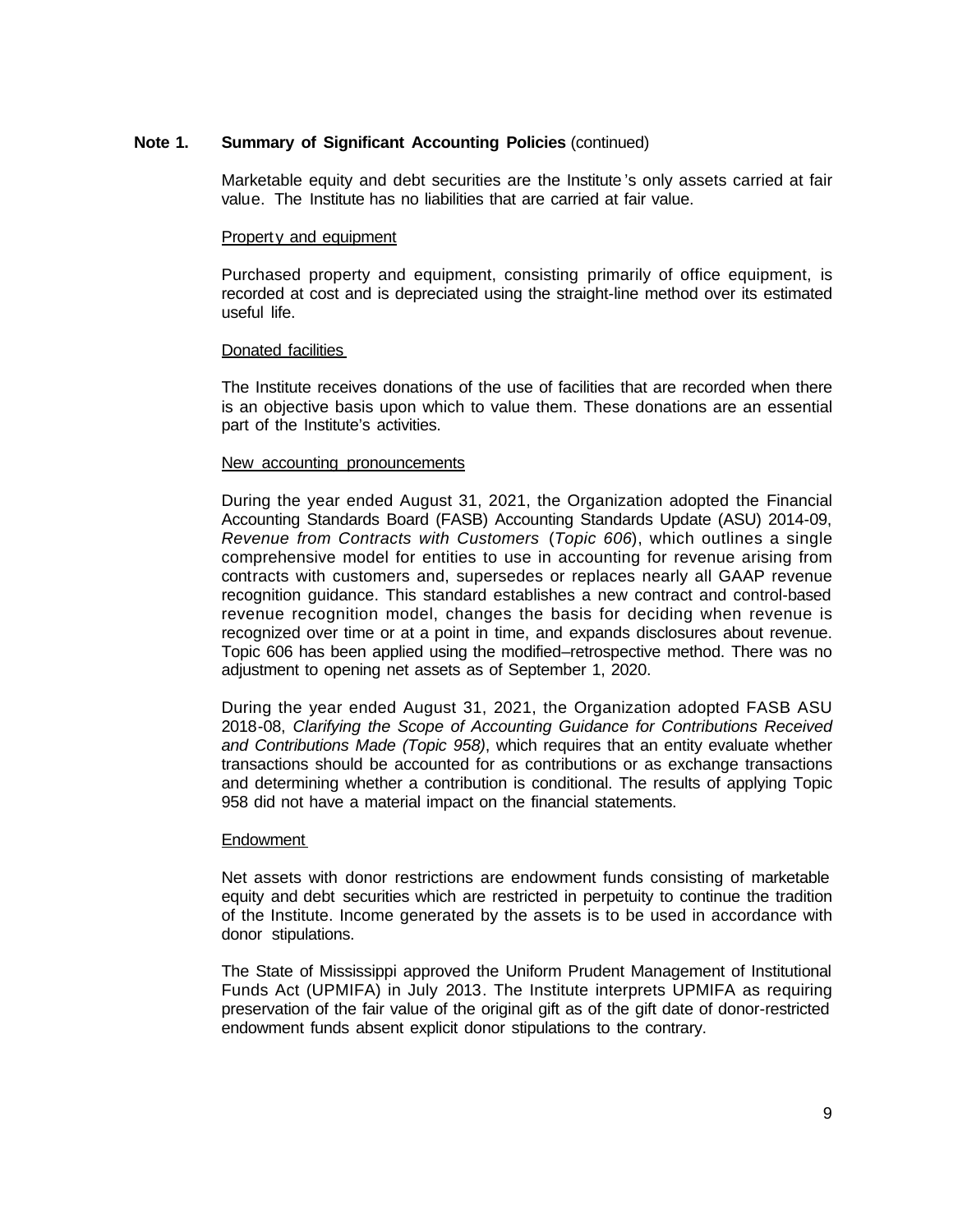As a result of this interpretation, the Institute classifies net assets with donor restrictions 1) the original value of gifts donated to the perpetual endowment, 2) the original value of subsequent gifts to the perpetual endowment, and 3) accumulation to the perpetual endowment made in accordance with the direction of the applicable donor gift instrument at the time the accumulation is added to the fund. The remaining portion of the donor-restricted endowment fund that is not classified as net assets with donor restrictions will remain restricted until those amounts are appropriated for expenditure by the Institute in a manner consistent with the standard of prudence prescribed by UPMIFA.

The Institute's endowment investment policy is based on fundamental financial principles that include prudent asset allocation, risk assessment, and long-term planning. The investment policy emphasizes total return, which allows the funds to utilize current dividend and interest income, and over time, a portion of the aggregate return from capital appreciation, in an attempt to provide a predictable stream of funding to programs supported by its endowment while seeking to maintain the purchasing power of the endowment assets. Within this framework, specific investment objectives for endowment investments include liquidity, preservation of capital, preservation of purchasing power, and long-term growth of capital.

#### Contributions and grants

The Institute receives various contributions and grants each year. Receivables are stated at unpaid balances less an allowance for uncollectible accounts. The Institute provides for losses on receivables using the allowance method. The allowance is based on historical experience. It is the Organization's policy to charge-off uncollectible receivables when management determines the receivable will not be collected . There was no allowance deemed necessary at August 31, 2021 or 2020.

#### Revenue recognition

Revenues are recognized when control of the promised goods or services is transferred to the customer in an amount that reflects the consideration the Organization expects to be entitled to receive in exchange for those goods and services. The Organization applies the five-step model under FASB ASC 606, *Revenue from Contracts with Customers*, to determine when revenue is earned and recognized.

#### Expense allocation

Directly identifiable expenses are charged to programs and supporting services. Expenses related to more than one function are allocated among the programs and supporting services benefited. Management and general expenses include those expenses that are not directly identifiable with any other specific function but provide overall support and direction of the Institute.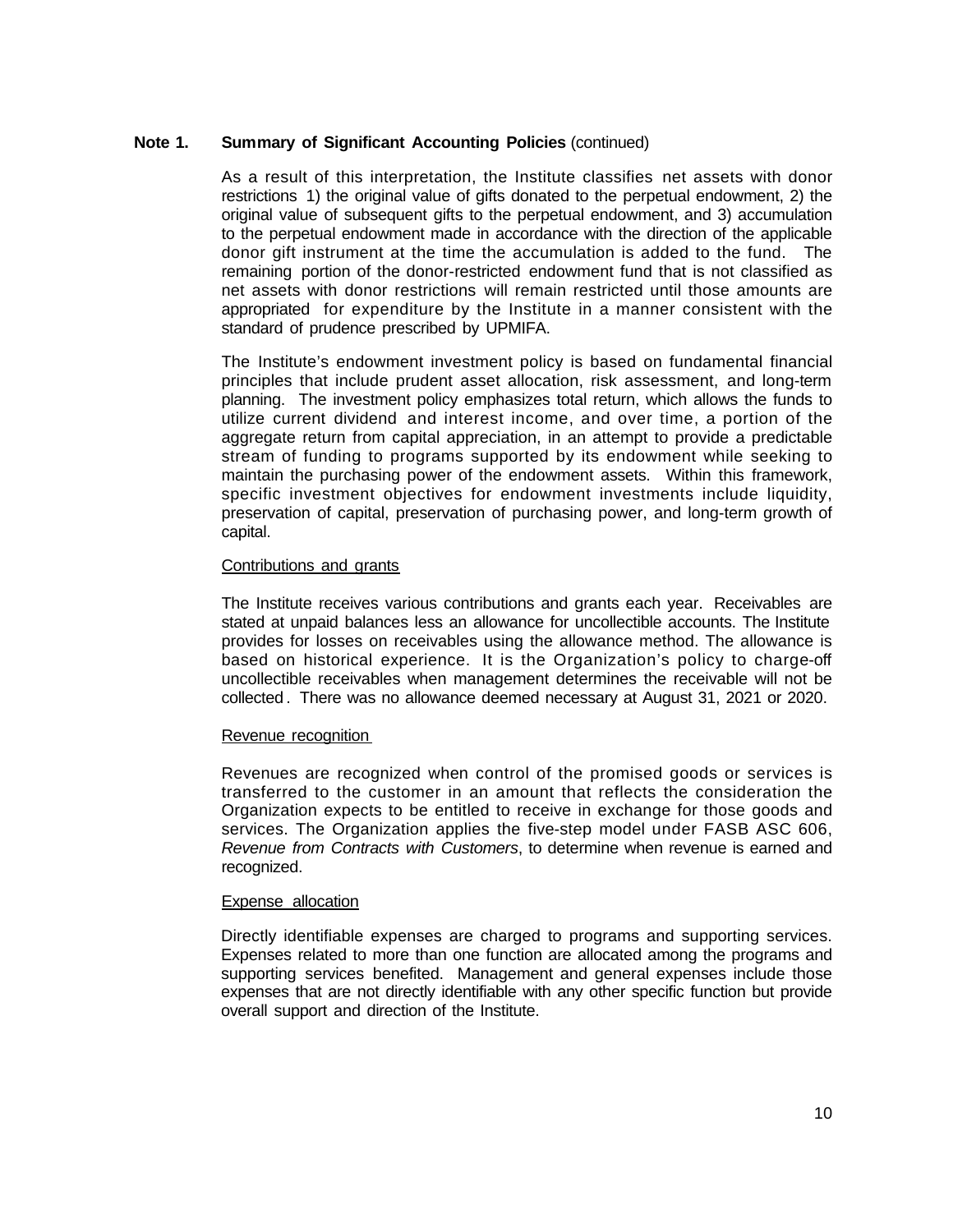#### Income taxes

The Institute is a not-for-profit organization that is exempt from income taxes under Section 501(c)(3) of the Internal Revenue Code. The Institute has also been classified as an entity that is not a private foundation within the meaning of Section 509(a) and qualifies for deductible contributions as provided in Section 170(b)(1) of the Internal Revenue Code.

The Institute has adopted the provisions of FASB ASC 740-10, Accounting for Uncertainty in Income Taxes. The Institute's status as a  $501(c)(3)$  not-for-profit has been determined to be valid and the adoption of FASB ASC 740-10 did not result in a change to net assets. The Institute files Federal Form 990 and is generally no longer subject to examination by the Internal Revenue Service for years prior to 2018.

#### Subsequent events

Management has evaluated subsequent events through February 17, 2022, the date on which the financial statements were available to be issued.

#### **Note 2. Endowment**

As of August 31, 2022 and 2021, the investments and cash in the endowment account totaled \$1,659,929 and \$1,455,261, respectively. Included in these amounts are cash balances of \$153,036 and \$68,705, and investment balances of \$1,506,893 and \$1,386,556 for the years ended August 31, 2021 and 2020, respectively.

Investments are carried at fair value, and realized and unrealized gains and losses are reflected in the statements of activities and changes in net assets. The fair values were determined using only Level 1 inputs.

The investment portfolio consisted of the following at August 31:

|                              | 2021          |   | 2020        |
|------------------------------|---------------|---|-------------|
| Common stock                 | \$<br>973,508 | S | 856,226     |
| Mutual funds                 | 81,820        |   | 81,638      |
| Preferred stock              | 235,517       |   | 235,789     |
| American depository receipts | 33,464        |   |             |
| Master partnership           | 73,401        |   | 54,968      |
| Certificates of deposit      | 109,183       |   | 157,935     |
|                              | \$1,506,893   |   | \$1,386,556 |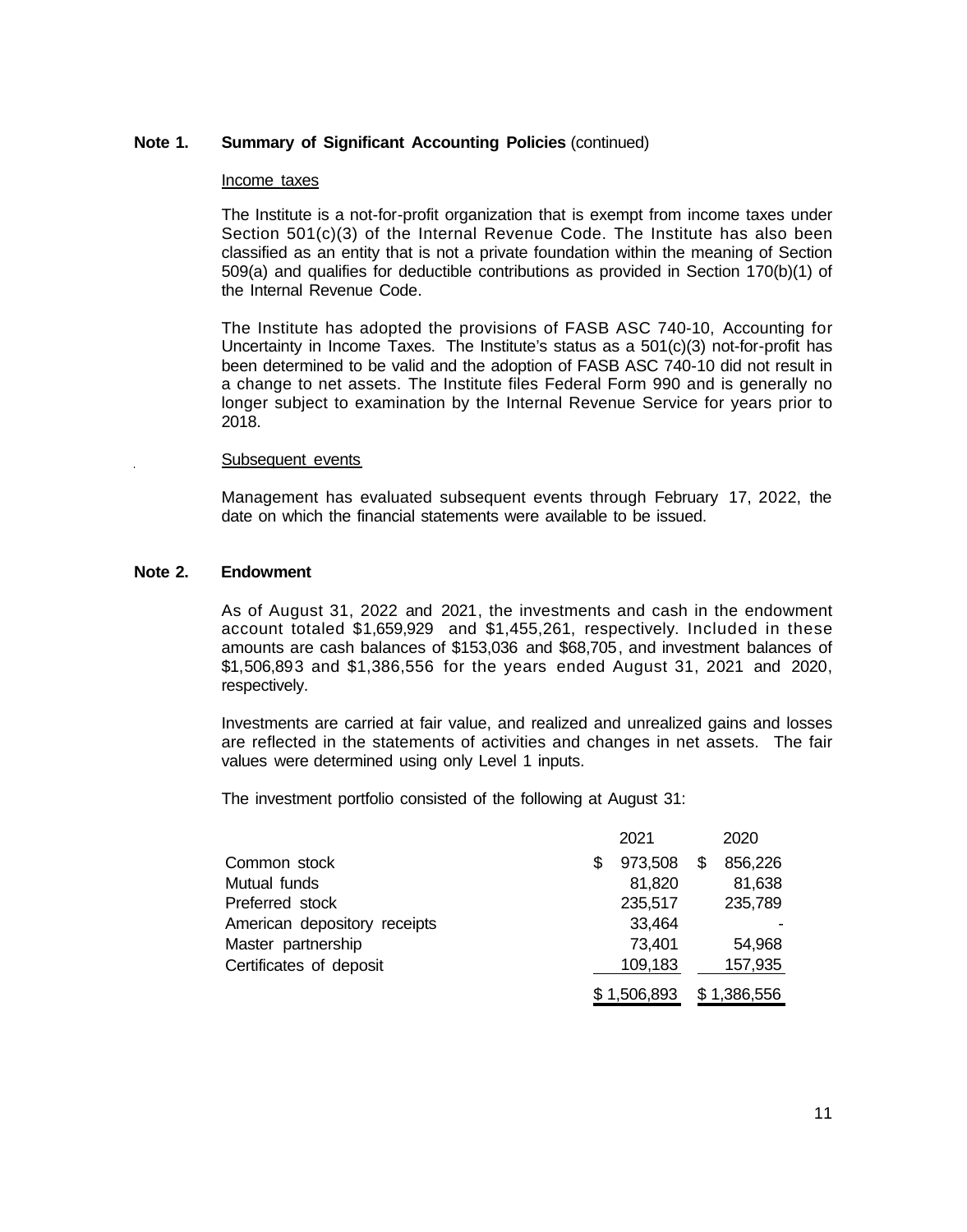# **Note 2. Endowment** (continued)

Investment activities for the years ended August 31 are as follows:

|                                    | 2021                      | 2020       |
|------------------------------------|---------------------------|------------|
| Investments, beginning of the year | $$1,386,556$ $$1,515,121$ |            |
| Sale of investments                | (236,905)                 | (354, 343) |
| Interest income reinvested         |                           | 51,926     |
| Purchases of investments           | 130,547                   | 245,878    |
| Net unrealized and realized gain   | 226,695                   | (72,026)   |
|                                    | $$1,506,893$ $$1,386,556$ |            |

#### **Note 3. PPP Loan Forgiveness**

The Company received a loan from Community Bank, in the amount of \$54,600 under the Small Business Administration (SBA) established by the Coronavirus Aid, Relief, and Economic Security (CARES) Act. The loan is subject to a note dated April, 2022, with an interest rate of 1.000%. The Company applied for and has been notified that \$54,600 (principal and interest) in eligible expenditures described in the CARES Act has been forgiven as of August 2021. Loan forgiveness is reflected in Government grants and contracts in the accompanying statements of income.

#### **Note 4. Lease Commitments**

The Institute was obligated under a lease agreement for its operating facilities through June 2013. In November 2014, the Institute agreed to pay monthly rental payments of \$2,000 per month. This lease commitment ended during the year ended August 31, 2021. During 2020, the Institute renewed a lease agreement for office space for the Meridian Freedom Project at \$1 per year. This lease agreement ended during the year ended August 31, 2021.

During 2021, the Institute entered into a lease agreement to lease office space in the amount of \$506 per month. This lease expires October 31, 2022. During 2021, the Institute entered into a lease agreement to lease office space for the Meridian Freedom Project in the amount of \$650 per month for the first two years and \$750 for year three. This lease expires October 31, 2023.

Future minimum lease payments are as follows:

For the year ending:

| August 31, 2022 |  | 13,874 |
|-----------------|--|--------|
| August 31, 2023 |  | 9.912  |
| August 31, 2024 |  | 1.500  |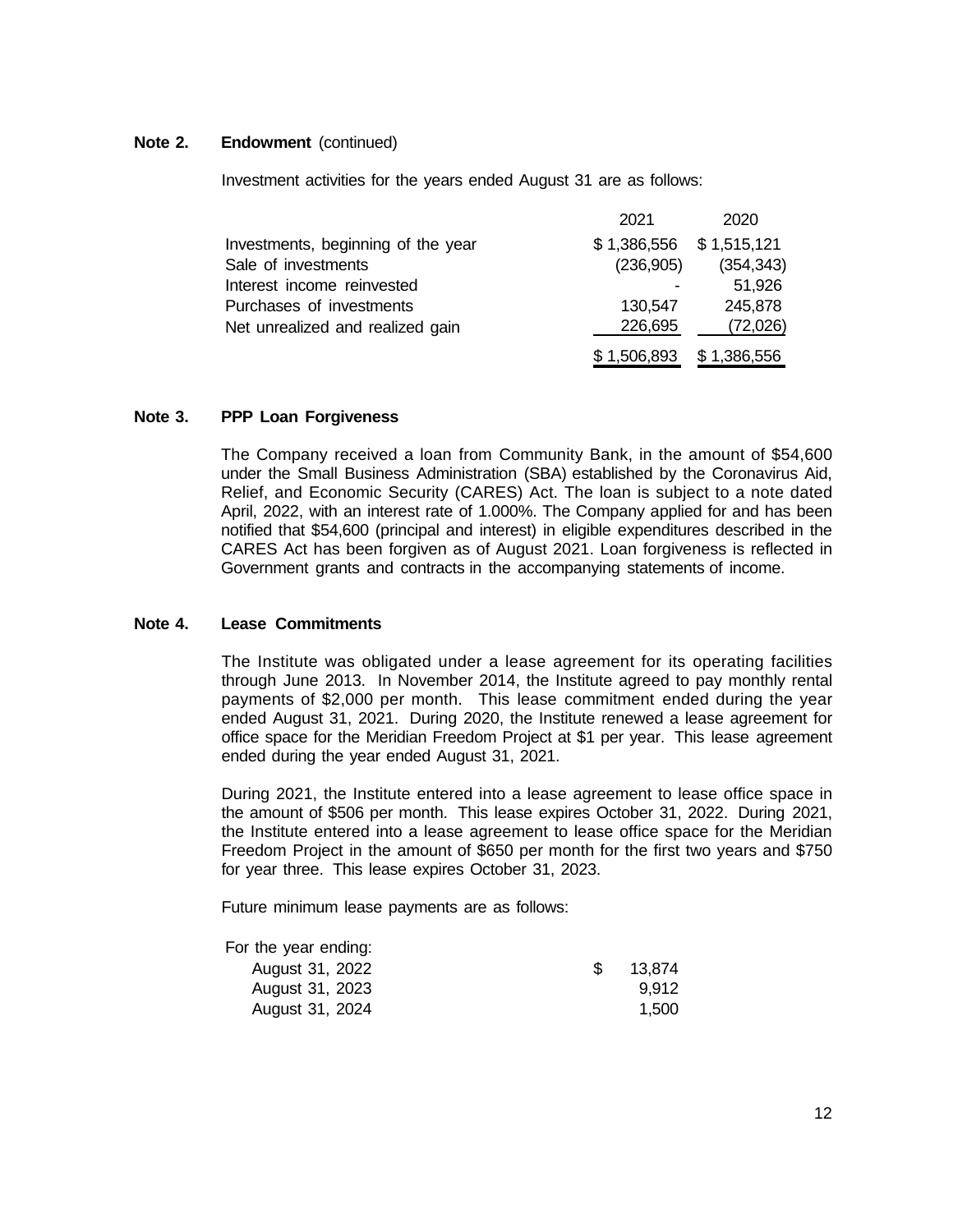# **Note 5. Donated Facilities**

The Institute received donated facilities during fiscal year 2020 for the use of office space on a reduced rent basis. The value of donated facilities was \$7,600 for the year ended August 31, 2020.

#### **Note 6. Net Assets with Donor Restrictions**

Net assets with donor restrictions consist of the following at August 31, 2021:

| Business contributions   | \$1,389,600 |
|--------------------------|-------------|
| Individual contributions | 24,530      |
|                          | \$1,414,130 |

# **Note 7. Concentrations**

The Institute places its cash with financial institutions and at times has deposits in excess of federal insurance limits. Concentrations of credit risk with respect to grants occur because of the volume of business with grantors. The Institute does not believe it is subject to any unusual credit risk beyond the customary credit risk related to conduction of its nonprofit activities.

The Institute is exposed to considerable market risk as approximately 71% and 77% of its assets were in equity and debt securities at August 31, 2021 and 2020, respectively.

#### **Note 8. Risks and Uncertainties**

The Institute invests or holds a variety of investment vehicles including governmental obligations, corporate stock, and mutual funds. These investments are exposed to interest rate, market, credit, and other risks depending upon the nature of the investment. Accordingly, it is reasonably possible that these factors will result in changes in the value of the Institute's investments, which could materially affect amounts reported in the financial statements.

As a result of the spread of the COVID-19 coronavirus, economic uncertainties have arisen which are likely to negatively impact net income. Other financial impact could occur though such potential impact is unknown at this time.